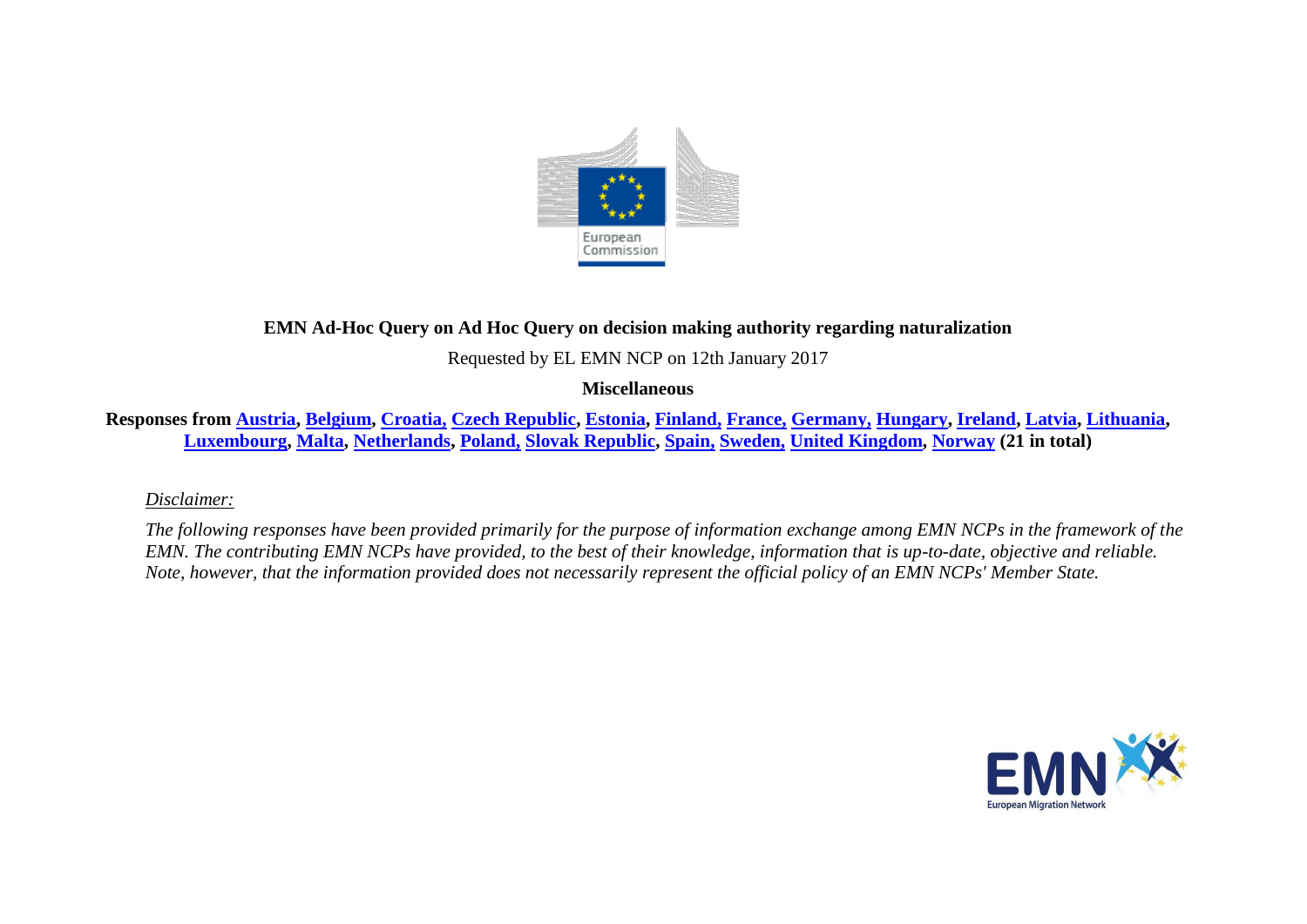### **Background information:**

According to the Greek Nationality Code, the Hellenic Ministry of Interior is the decision making authority (final signatory) for the approval of an application for acquisition of the Greek citizenship by naturalization. Submission of application and collection of required documents takes place in the decentralized administration level, but then the application file is forwarded to the Ministry of Interior. The Ministry of Interior proceeds in reviewing the application on terms of legal requirements and issues the relative decision (rejection/approval). The Citizenship Directorate of the Hellenic Ministry of Interior would like to know which is the decision making authority (final signatory) for acquisition of citizenship by naturalization in the other member states, whether the relative jurisdiction is delegated and if so, to which administrative level. Furthermore, in case there is a delegation of decision making, what are the means and tools that the competent central authority (ie Ministry) applies in order to monitor policy implementation and scrutinize decisions of other administrative level.

## **Questions**

1. 1. Which administrative authority / level is the decision making authority (final signatory) for the approval of an application for acquisition of citizenship by naturalization? [(a. Central government (i.e. Ministry), b. Decentralized Administration, c. Local/Self Government (i.e. Municipality)]2.In case the decision making is delegated / decentralized, how does the central government (i.e. the competent Ministry) monitor policy implementation and scrutinize whether the delegated competence is exercised in accordance with legal requirements and policy goals? More specifically: a. What monitoring tools are used (i.e. risk based inspections, regular inspections, random checks, regular reporting & evaluation, management of complaints)? b. What is the nature of scrutiny (i.e. judiciary: control over the content/substance of the decision, check of legality issues, alignment with broader policy objectives or procedural: delays in processing, poor level of service, poor performance etc)? c. What sanction policy is the central government allowed to apply in cases of infringements, misjudgements by other administrative level (repeal of decision, financial penalties/fines, disciplinary actions, etc)?

### **Responses**

<span id="page-1-0"></span>

| Country | Wider<br><b>Dissemination</b> | <b>Response</b>                                                                                                                                                                                                                                                                                                                                                                                                                                                                                                                                         |
|---------|-------------------------------|---------------------------------------------------------------------------------------------------------------------------------------------------------------------------------------------------------------------------------------------------------------------------------------------------------------------------------------------------------------------------------------------------------------------------------------------------------------------------------------------------------------------------------------------------------|
| Austria | <b>Yes</b>                    | 1. c (Provincial Government). 2. a. Regular review of decisions by the Federal Ministry of the Interior. b.<br>Complaint by the Federal Minister of the Interior with the Provincial Administrative Courts against<br>decisions of the provincial governments and appeal of the Federal Minister of the Interior with the High<br>Administrative Court against decisions of the Provincial Administrative Courts. The Federal Minister of the<br>Interior is also entitled to apply for reopening of the naturalization procedure and for withdrawal of |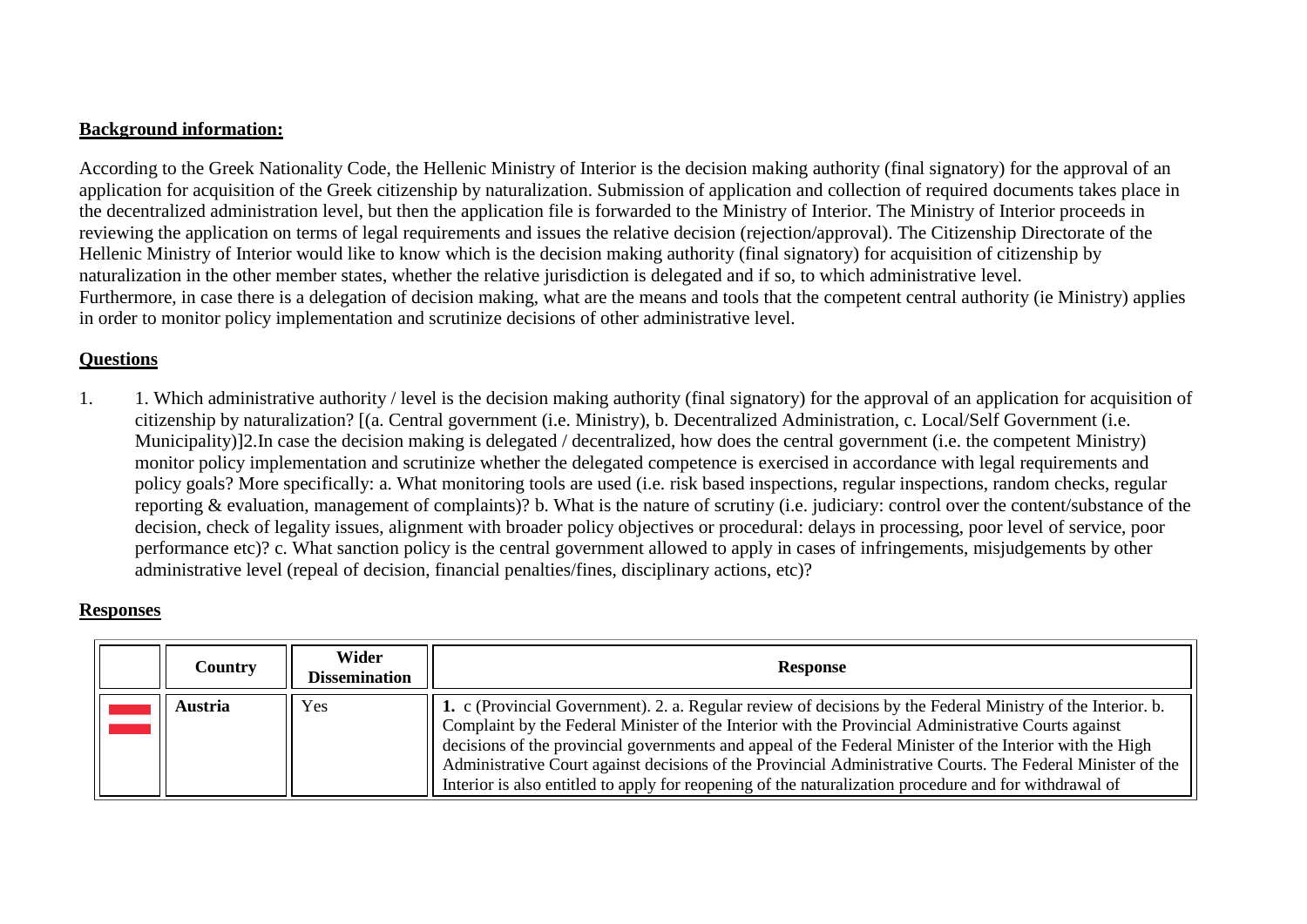<span id="page-2-1"></span><span id="page-2-0"></span>

|                |     | citizenship. c. Initiation of annulment of decisions in legal review proceedings (see above). Source: Federal<br>Ministry of the Interior.                                                                                                                                                                                                                                                                                                                                                                                                                                                                                                                                                                                                                                                                                                                                                                                                                                                                                                                                                                                                                                                                                                                                                                                                                                                                                                                                                                                                                                                                                                                                                                                                                                                                                                                                                                                                                                                                                                                                                                                                                                                                                                                                                                                                                                                                                                                                                                                                                                                                                                                                      |
|----------------|-----|---------------------------------------------------------------------------------------------------------------------------------------------------------------------------------------------------------------------------------------------------------------------------------------------------------------------------------------------------------------------------------------------------------------------------------------------------------------------------------------------------------------------------------------------------------------------------------------------------------------------------------------------------------------------------------------------------------------------------------------------------------------------------------------------------------------------------------------------------------------------------------------------------------------------------------------------------------------------------------------------------------------------------------------------------------------------------------------------------------------------------------------------------------------------------------------------------------------------------------------------------------------------------------------------------------------------------------------------------------------------------------------------------------------------------------------------------------------------------------------------------------------------------------------------------------------------------------------------------------------------------------------------------------------------------------------------------------------------------------------------------------------------------------------------------------------------------------------------------------------------------------------------------------------------------------------------------------------------------------------------------------------------------------------------------------------------------------------------------------------------------------------------------------------------------------------------------------------------------------------------------------------------------------------------------------------------------------------------------------------------------------------------------------------------------------------------------------------------------------------------------------------------------------------------------------------------------------------------------------------------------------------------------------------------------------|
| <b>Belgium</b> | Yes | 1. 1. Answer c. The standard procedure for acquiring Belgian nationality (for a foreigner who is not born in<br>Belgium) is via a 'nationality declaration'. It is the civil registrar of the local government (the municipality)<br>who registers the declaration. However, he needs to ask the advice of different authorities and he can only<br>register in the absence of a negative advice of the Public Prosecutor. The advice of the Public Prosecutor is<br>binding. In the absence of negative advice, the civil registrar can register the declaration of nationality and<br>notify this to the concerned foreigner. Different authorities intervene in the process of nationality<br>acquisition: - The Municipality of the place of residence receives the nationality application ("nationality<br>declaration") from the foreigner. The civil registrar verifies if the file is complete and if the registration fee<br>has been paid. If the file is incomplete, he/she possibly requests missing documents. If the file is complete,<br>he/she issues a receipt evidencing the admissibility of the file and transfers the file to the Public Prosecutor,<br>the State Security and the Immigration Office. - The State Security services investigates possible crimes<br>and offences committed by the TCN against the state security. - The Immigration Office verifies if<br>residence related conditions are fulfilled - The Public Prosecutor takes into account information from the<br>State Security and the Immigration Office. Moreover, it verifies if the other requirements (including social<br>integration, language knowledge and economic participation) are fulfilled and who can submit a negative<br>opinion (if conditions aren't fulfilled or if the applicant has committed offences considered as serious<br>personal acts). As said, the advice of the Public Prosecutor is binding. In the absence of negative advice, the<br>civil registrar can register the declaration of nationality and notify this to the concerned foreigner. 2. $a + b +$<br>c The ministry of Justice does not intervene in the procedure itself. However, different authorities are<br>involved and the advice of the Public Prosecutor is binding (see 1). The procedure is foreseen by law, and<br>there are guidelines from the ministry of Justice for the execution. Against a rejected application for a<br>nationality declaration, the foreigner can appeal for the court of first instance. Legal terms to answer are<br>foreseen by the law for the Public Prosecutor to give decision (4 months and 5 months in exceptional<br>circumstances). |
| Croatia        | Yes | 1. 1. The procedure of acquiring Croatian citizenship on grounds of naturalization or international treaties is<br>handled and the decision on the acquisition of Croatian citizenship is made by the Ministry of Interior. 2.<br>$N/A$ .                                                                                                                                                                                                                                                                                                                                                                                                                                                                                                                                                                                                                                                                                                                                                                                                                                                                                                                                                                                                                                                                                                                                                                                                                                                                                                                                                                                                                                                                                                                                                                                                                                                                                                                                                                                                                                                                                                                                                                                                                                                                                                                                                                                                                                                                                                                                                                                                                                       |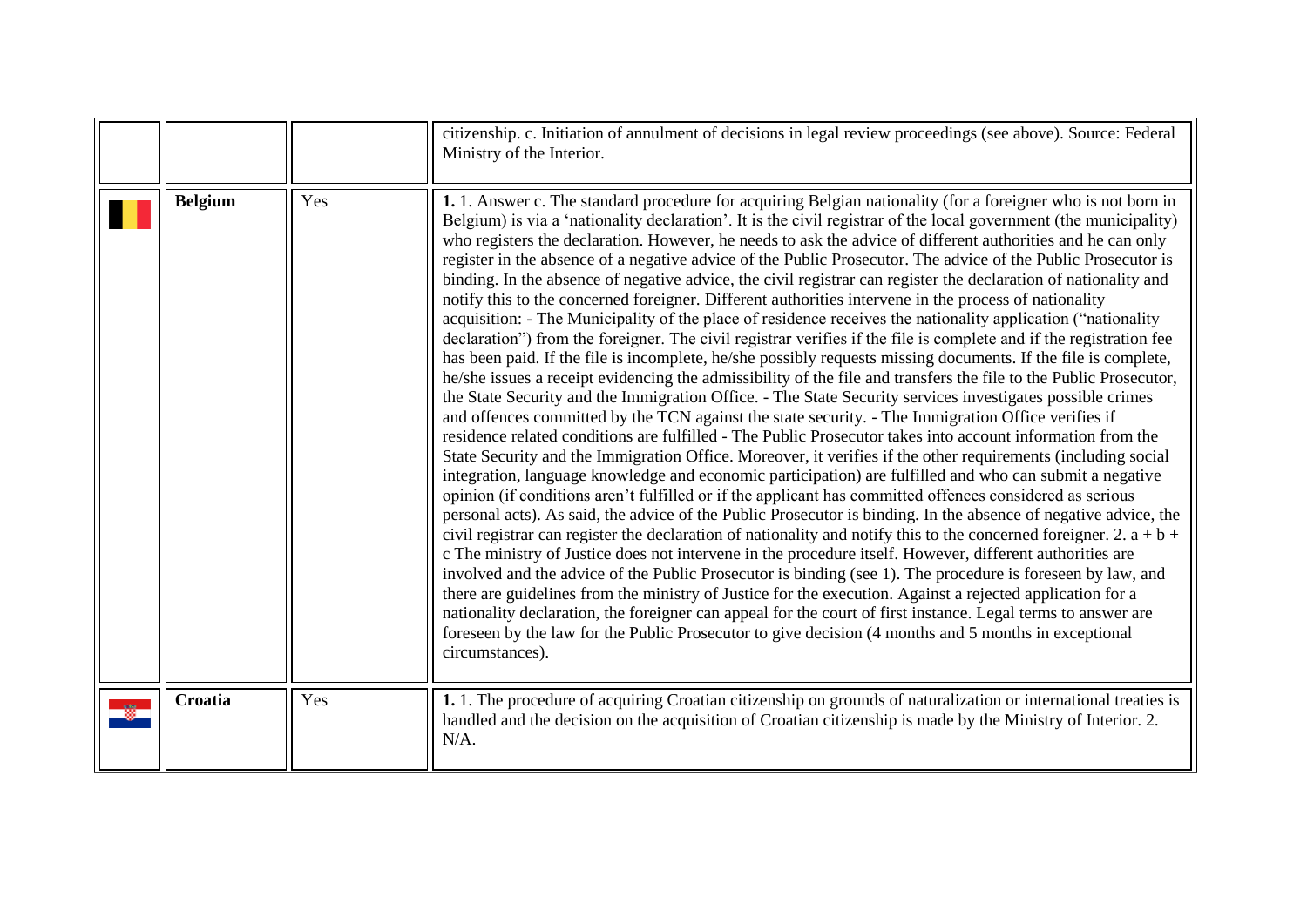<span id="page-3-4"></span><span id="page-3-3"></span><span id="page-3-2"></span><span id="page-3-1"></span><span id="page-3-0"></span>

| <b>Czech</b><br><b>Republic</b> | Yes | 1. 1) The Ministry of the Interior, therefore the central authority, is the administrative authority responsible<br>for this approval. The application is submitted at the competent regional authority according to the place of<br>residence of the applicant. The regional authority transfers the application together with all necessary<br>documents to the Ministry of the Interior within the time period laid down by the law. The Ministry of the<br>Interior is then responsible for the examination of the application and for making a decision in the matter of<br>acquisition of citizenship. 2) N/A                                                                                                                                                                                                                                                                                         |
|---------------------------------|-----|-------------------------------------------------------------------------------------------------------------------------------------------------------------------------------------------------------------------------------------------------------------------------------------------------------------------------------------------------------------------------------------------------------------------------------------------------------------------------------------------------------------------------------------------------------------------------------------------------------------------------------------------------------------------------------------------------------------------------------------------------------------------------------------------------------------------------------------------------------------------------------------------------------------|
| <b>Estonia</b>                  | Yes | 1. 1. According to the Citizenship Act section 20 subsection 1, decisions on the grant or restoration of<br>Estonian citizenship are taken by the Government of the Republic, except where Estonian citizenship is<br>acquired under section 13 subsection 4 of the Act. 2. N/A                                                                                                                                                                                                                                                                                                                                                                                                                                                                                                                                                                                                                             |
| <b>Finland</b>                  | Yes | 1. 1. a: The Finnish Immigration Service is the only authority in Finland in charge of decision-making for<br>citizenship applications, including applications for acquisition of citizenship by naturalization. The Finnish<br>Immigration Services operates under the Ministry of the Interior. 2. b: The Finnish Immigration Service<br>operates under the Ministry of the Interior. Each year the Finnish Immigration Service provides the<br>Ministry of the Interior with a report on monitoring of legality in the Finnish Immigration Service. The<br>report includes a section on random checks that have been conducted on naturalisation decisions.                                                                                                                                                                                                                                              |
| <b>France</b>                   | Yes | 1. 1. Any adult foreign national who holds a residence permit may submit an application for naturalisation<br>by decree. The request is first examined by the prefecture of the applicant's place of residence. The<br>prefecture gives an opinion and transmits the application file to the Minister of the Interior, responsible for<br>naturalisation requests, who takes the decision. The responsible administrative authorities in France are c)<br>local governments (prefectures) and a) the central government (Ministry of the Interior). 2. N/A. The final<br>decision is not delegated or decentralised.                                                                                                                                                                                                                                                                                        |
| <b>Germany</b>                  | Yes | 1. 1. The implementation of the citizenship law is carried out by the German Federal States in the form on<br>their own remit. Thus the German Federal States organize the enforcement of the citizenship law under<br>their own responsibility and partly in different ways. A delegation of the enforcement, however, regularly<br>takes place at the lower level of state administration at districts and district free cities, yet the performance<br>of tasks through the administrative authorities at the middle level and the highest state authorities<br>(ministries) is regulate in part. The Federal Office of Administration is the federal authority in charge in the<br>case of a permanent residence abroad of the person concerned. 2. a) The higher authorities exercise the<br>legal and substantive supervisory power over the subordinate authorities. Furthermore the decisions taken |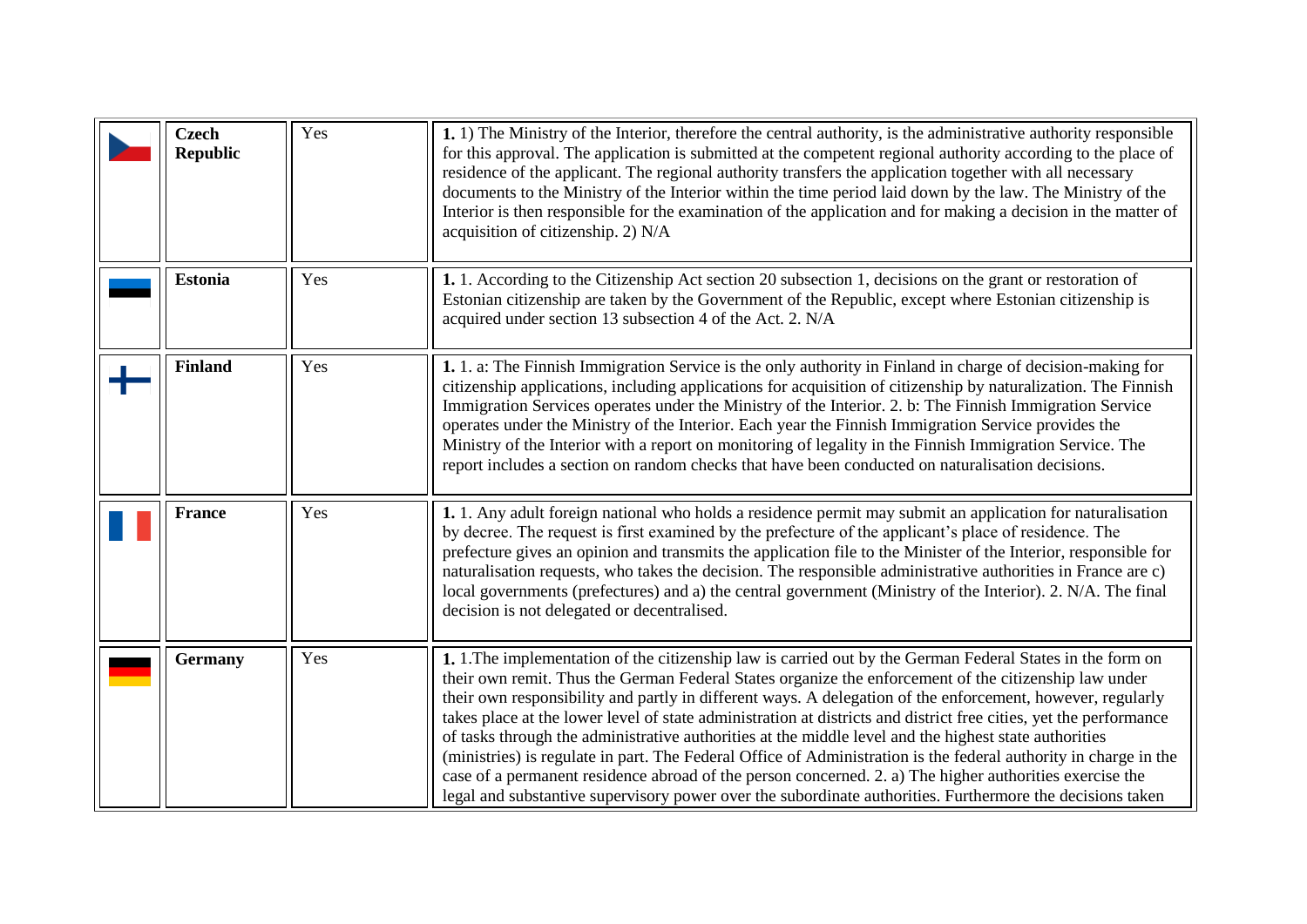<span id="page-4-2"></span><span id="page-4-1"></span><span id="page-4-0"></span>

|                |     | by the lower administrative bodies are reviewed in the case of objections of the persons concerned filed<br>against the higher authorities. Incidentally, it is for the relative federal state to select the methods of<br>verification that it considers appropriate. 2. b) The federal states decide on the nature and the extent of the<br>verification under their own responsibility. Central issues of the verification, however, will always be the<br>effectiveness and lawfulness of the public administration and its actions. 2. c) The higher authorities have<br>the right of instruction against the subordinate authorities and can thus, if required, instruct the latter to<br>repeal decisions made. It is also possible to undertake organisational sanctions, such as the devolution of<br>tasks or consequences for personnel by means of redeployment.                                                     |
|----------------|-----|----------------------------------------------------------------------------------------------------------------------------------------------------------------------------------------------------------------------------------------------------------------------------------------------------------------------------------------------------------------------------------------------------------------------------------------------------------------------------------------------------------------------------------------------------------------------------------------------------------------------------------------------------------------------------------------------------------------------------------------------------------------------------------------------------------------------------------------------------------------------------------------------------------------------------------|
| <b>Hungary</b> | Yes | 1. 1) From 1 January 2017, the Department of Citizenship and Native registry of the Government Office of<br>the Capital City Budapest is responsible for citizenship matters and for change of name procedures and acts<br>as a registration authority for applications for gender or forename changes. From 1 January 2017, the State<br>Secretariat for Territorial Administration of the Prime Minister's Office acts as the central governing body<br>for native registry matters and as the registration authority for applications for registration of forenames not<br>included in the register of the Hungarian Academy of Sciences. 2) The nature of scrutiny is mainly<br>procedural, the judiciary scrutiny is managed by the Budapest Court of Public Administration and Labour.<br>The sanctions (apart from disciplinary sanctions) are also set out by the Budapest Court of Public<br>Administration and Labour. |
| <b>Ireland</b> | Yes | 1. A. Central government. In Ireland decisions on naturalisation applications are made by the Minister for<br>Justice and Equality in accordance with the Irish Nationality and Citizenship Act 1956 (as amended).<br>Processing of applications is carried out by the Irish Naturalisation and Immigration Service (INIS) which<br>is a division of the Department of Justice and Equality.                                                                                                                                                                                                                                                                                                                                                                                                                                                                                                                                     |
| Latvia         | Yes | 1. 1. The decision making authority for the approval of an application for acquisition of citizenship by<br>naturalization is the Cabinet of Ministers. The competent body for naturalization process is the Office of<br>Citizenship and Migration Affairs (OCMA) - under the Ministry of the Interior. Applicants can submit<br>application for naturalization in 30 regional divisions of OCMA. Applications are examined centrally in the<br>head office of OCMA. If there are no legal obstacles for naturalization, OCMA submits information to the<br>Cabinet of Ministers via the Ministry of the Interior. The Cabinet of Ministers takes the political decision<br>on naturalization. 2. Not applicable                                                                                                                                                                                                                |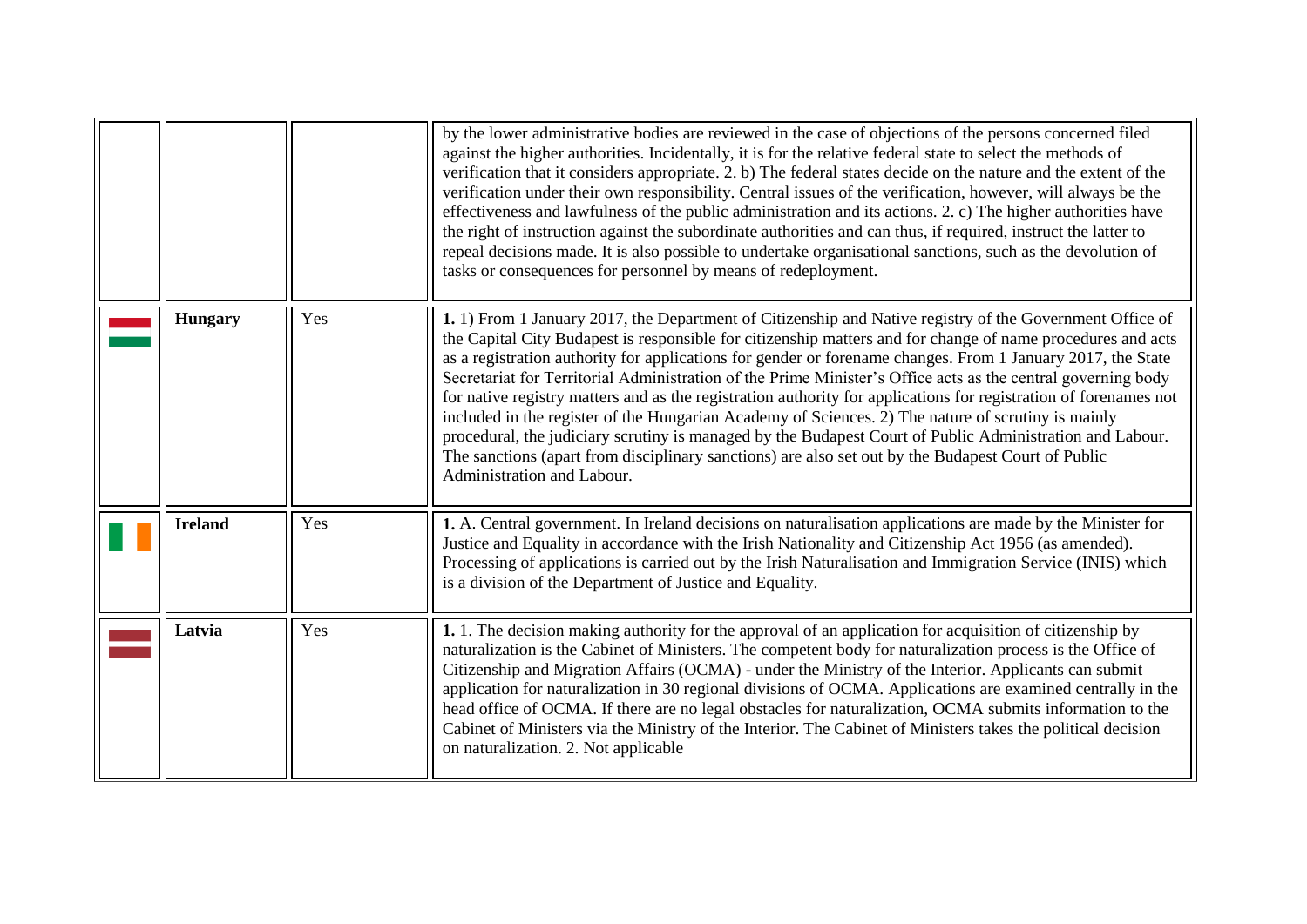<span id="page-5-3"></span><span id="page-5-2"></span><span id="page-5-1"></span><span id="page-5-0"></span>

| Lithuania          | Yes | 1. 1. The President of the Republic shall grant citizenship of the Republic of Lithuania through<br>naturalisation ("Granting of citizenship of the Republic of Lithuania through naturalisation" means the<br>granting of citizenship of the Republic of Lithuania to a person who meets the conditions for granting<br>citizenship of the Republic of Lithuania as laid down in the Law on Citizenship.) 2. N/A                                                                                                                                                                                                                                                                                                                                                                                                                                                                                                                                                                                                                                                                                                                                                                                                                                                                                                                                                                                                                                                                                                                                                                                                                                                                                                                                                                                               |
|--------------------|-----|-----------------------------------------------------------------------------------------------------------------------------------------------------------------------------------------------------------------------------------------------------------------------------------------------------------------------------------------------------------------------------------------------------------------------------------------------------------------------------------------------------------------------------------------------------------------------------------------------------------------------------------------------------------------------------------------------------------------------------------------------------------------------------------------------------------------------------------------------------------------------------------------------------------------------------------------------------------------------------------------------------------------------------------------------------------------------------------------------------------------------------------------------------------------------------------------------------------------------------------------------------------------------------------------------------------------------------------------------------------------------------------------------------------------------------------------------------------------------------------------------------------------------------------------------------------------------------------------------------------------------------------------------------------------------------------------------------------------------------------------------------------------------------------------------------------------|
| Luxembourg         | Yes | 1. 1. In Luxembourg, in accordance with article 11 of the Law of 23 October 2008 on Luxembourgish<br>nationality, the administrative authority that takes the final decision on naturalisation applications is the<br>Minister of Justice (Central government). 2. N/A.                                                                                                                                                                                                                                                                                                                                                                                                                                                                                                                                                                                                                                                                                                                                                                                                                                                                                                                                                                                                                                                                                                                                                                                                                                                                                                                                                                                                                                                                                                                                         |
| <b>Malta</b>       | Yes | 1. There is no delegation for the decision regarding an application for acquisition of Maltese citizenship by<br>naturalization. Only the Minister responsible for citizenship matters has the power to approve or refuse such<br>applications.<br>2. There is no delegation for the decision regarding an application for acquisition of Maltese citizenship by<br>naturalization. Only the Minister responsible for citizenship matters has the power to approve or refuse such<br>applications.                                                                                                                                                                                                                                                                                                                                                                                                                                                                                                                                                                                                                                                                                                                                                                                                                                                                                                                                                                                                                                                                                                                                                                                                                                                                                                              |
| <b>Netherlands</b> | Yes | 1. 1A. The first procedure: The municipality looks at whether you meet all the conditions for naturalization<br>and gives a recommendation to the Immigration- and Naturalization Service (IND). After submission of the<br>application forms and collection of al the documents the municipality sends the complete file to the IND.<br>The IND checks whether you meet all the conditions required and makes a decision. The IND has to make a<br>decision within a period of 12 months. The IND is an organization part of the Dutch Ministry of Security<br>and Justice and therefore part of the Central Government. In conclusion, the decisive authority concerning<br>the application for acquisition of citizenship is done by the central government. Source: Dutch Immigration-<br>and Naturalization Service There are estimate 25.000 applications a year. 1B. Not applicable 1C. The<br>second procedure (option-procedure) is via the municipality. The municipality assesses whether you meet<br>all the conditions. The municipality must make a decision within a period of 13 weeks. The difference with<br>the first procedure is concerning the fact that the second procedure holds less conditions. This is related to<br>the fact that people who can apply for the option-procedure reside for a long period in the Netherlands. For<br>instance people who are born in the Netherlands or people that receive "AOW" (state pension) and live in<br>the Netherlands longer than 15 years. Due to the reduced conditions, the costs for this procedure are less. In<br>short, most people follow the first procedure, stated under A. There are estimate 6.000 applications a year<br>for the option-procedure. 2A. The "option procedure" needs to be monitored by the IND. There is a |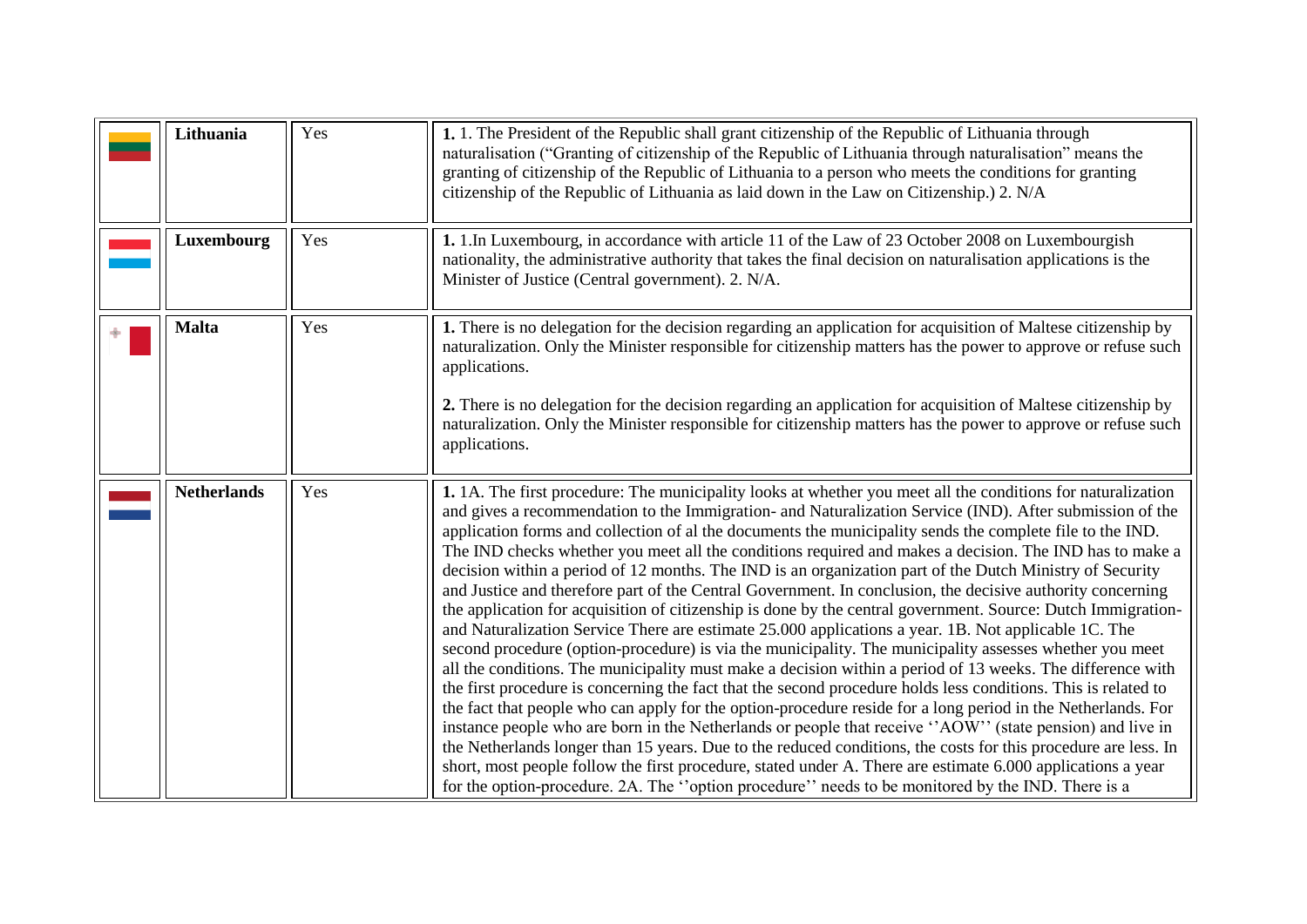<span id="page-6-2"></span><span id="page-6-1"></span><span id="page-6-0"></span>

|                                  |     | regular reporting & evaluation carried out by the Immigration- and Naturalization Service, which is done<br>every couple of years. The aim of the research is to find out if the option procedure is carried out in a proper<br>way by the Dutch Municipalities and if they are in line with the laws and protocols concerning this<br>procedure. 2B. During these investigations there is a focus on the completeness of the "option files" with<br>the IND and municipalities. Additionally it has paid attention to the legality of the issued "option"<br>confirmations" and it shows insights into the questions of how the process of option provision is<br>implemented in the various municipalities. 2C. Not applicable                                                                                                                                                                                                                                                                                                                                                                                                                                                                                                                                                                                                                                                                                                                                                                                                                                                                                                                                                                                                                                                                                                                                                                                                     |
|----------------------------------|-----|--------------------------------------------------------------------------------------------------------------------------------------------------------------------------------------------------------------------------------------------------------------------------------------------------------------------------------------------------------------------------------------------------------------------------------------------------------------------------------------------------------------------------------------------------------------------------------------------------------------------------------------------------------------------------------------------------------------------------------------------------------------------------------------------------------------------------------------------------------------------------------------------------------------------------------------------------------------------------------------------------------------------------------------------------------------------------------------------------------------------------------------------------------------------------------------------------------------------------------------------------------------------------------------------------------------------------------------------------------------------------------------------------------------------------------------------------------------------------------------------------------------------------------------------------------------------------------------------------------------------------------------------------------------------------------------------------------------------------------------------------------------------------------------------------------------------------------------------------------------------------------------------------------------------------------------|
| Poland                           | Yes | 1. According to the Polish Citizenship Act of 2 April 2009, there are three ways to acquire the Polish<br>citizenship: by granting the Polish citizenship; by declaring a person as Polish citizen and by restoring the<br>Polish citizenship. Administrative authority for the approval of an application for acquisition of citizenship<br>by naturalization Is different for each way of acquiring citizenship. In the first case these responsibility<br>belongs to President of the Republic of Poland. Only the President of the Republic of Poland may grant the<br>Polish citizenship to a foreign citizen. If we take declaring a person a Polish citizen into consideration, the<br>authority for the approval of an application is voivode. In the third case, the Polish citizenship shall be<br>restored to a foreign citizen who had lost the Polish citizenship before 1 January 1999 on the basis of the<br>foreign citizen's application. In that case Minister of Interior and Administration is the decision making<br>authority. Before the decision is issued, the Minister of Interior and Administration shall request the Police<br>Chief, the Chief of the Internal Security Agency, and if required other bodies, to provide the information in<br>writing whether the restoration of the Polish citizenship does not pose a threat to the country's defences or<br>security, or the public security and order, and whether the foreign citizen who has submitted the application<br>for restoring the Polish citizenship did not act to the detriment of the Republic of Poland.<br>2. The Ministry of Interior and Administration of the Republic of Poland monitors and coordinates process<br>concerning naturalization, mainly by issuing guidelines, statistics and policy documents. Decisions of<br>authorities are subject to appeal only at voivode level (declaring a person a Polish citizen). |
| <b>Slovak</b><br><b>Republic</b> | Yes | 1. 1. a. Central government – the Ministry of Interior is the decision making authority (final signatory) for<br>the approval of an application for acquisition of citizenship by naturalization. 2. N/A                                                                                                                                                                                                                                                                                                                                                                                                                                                                                                                                                                                                                                                                                                                                                                                                                                                                                                                                                                                                                                                                                                                                                                                                                                                                                                                                                                                                                                                                                                                                                                                                                                                                                                                             |
| <b>Spain</b>                     | Yes | 1. 1) In Spain it is the central Government, and specifically the Ministry of Justice, the competent authority<br>for the resolution of applications for the acquisition of nationality. In cases of applications for nationality on<br>the grounds of residence or by Government discretion, the Ministry of Justice is the body responsible to                                                                                                                                                                                                                                                                                                                                                                                                                                                                                                                                                                                                                                                                                                                                                                                                                                                                                                                                                                                                                                                                                                                                                                                                                                                                                                                                                                                                                                                                                                                                                                                     |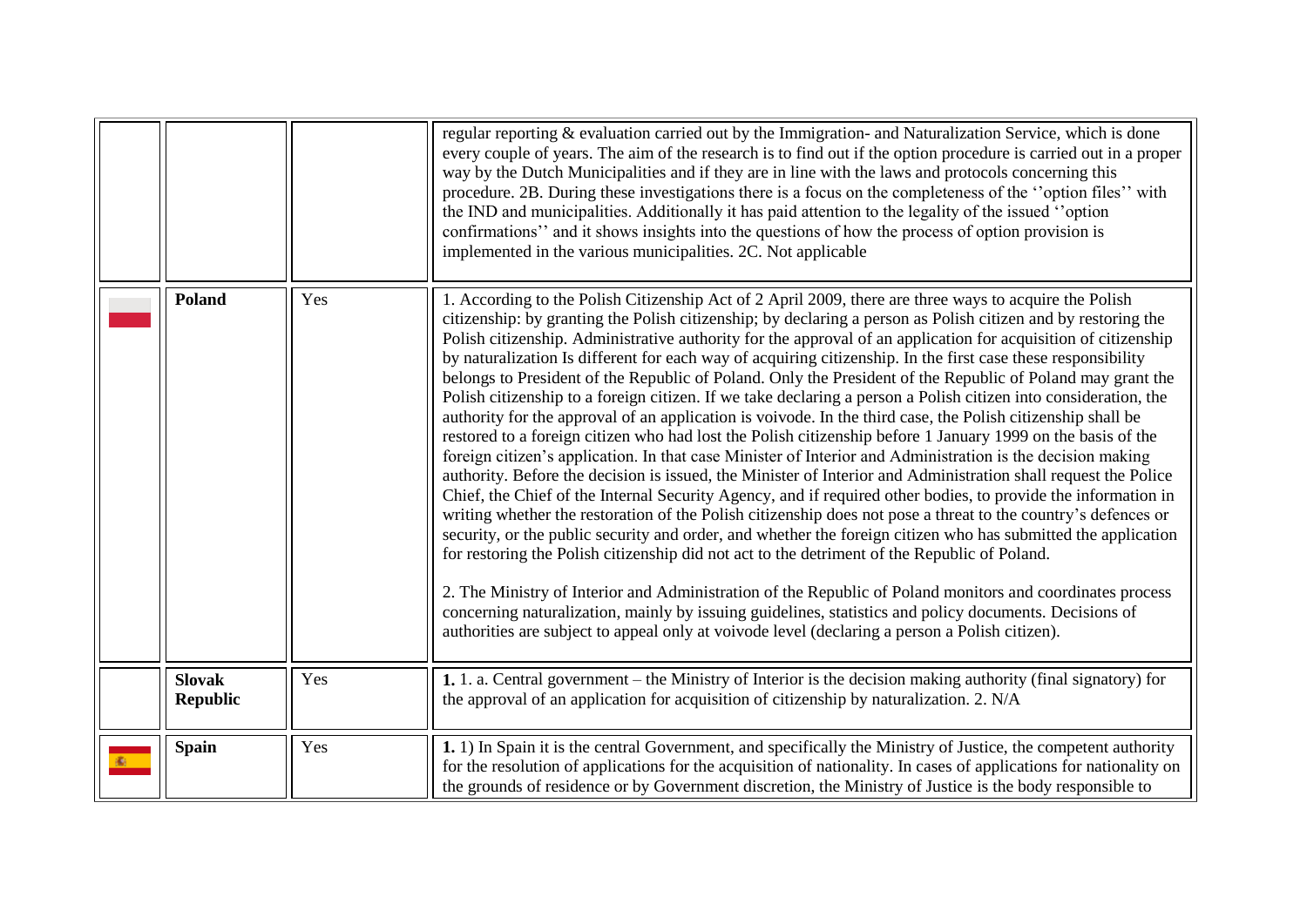<span id="page-7-0"></span>

|               |     | process and decide upon the applications. As regards cases of acquisition of Spanish nationality by "option"<br>(benefit that Spanish law offers to foreigners under certain conditions in order to acquire Spanish<br>nationality) by "consolidation" (persons who have held and used this nationality for ten years, on a<br>continuous basis, in good faith, based on a title registered with the Civil Registry) or with a value of simple<br>presumption (the Spanish Civil Code considers Spanish nationals of origin those born of Spanish father or<br>mother and those born in Spain in the legislation of neither of the two attributes a nationality to the infant)<br>applications for the acquisition of Spanish nationality and the appropriate documentation is processed and<br>decided upon by the Civil Registries, bodies under the Ministry of Justice. 2) In order to ensure the<br>homogeneity of nationality acquisitions resolutions adopted by the Ministry of Justice, through the<br>Directorate General of Registries and Notaries – body under the Ministry of Justice responsible for all<br>matters regarding Civil Registration – a series of resolutions, instructions and circulars are issued with<br>guidelines to be followed in matters of nationality which are published for dissemination and knowledge.<br>There is also an inspection procedure of the Civil Registry Offices by the Directorate General of Registries<br>and Notaries and by the Justice Administration on which Civil Registries hierarchically depend at present.<br>Likewise, a system of legal remedies as a form of revision and control of resolutions adopted by the<br>responsible bodies.                                                                                                                                                                                                           |
|---------------|-----|--------------------------------------------------------------------------------------------------------------------------------------------------------------------------------------------------------------------------------------------------------------------------------------------------------------------------------------------------------------------------------------------------------------------------------------------------------------------------------------------------------------------------------------------------------------------------------------------------------------------------------------------------------------------------------------------------------------------------------------------------------------------------------------------------------------------------------------------------------------------------------------------------------------------------------------------------------------------------------------------------------------------------------------------------------------------------------------------------------------------------------------------------------------------------------------------------------------------------------------------------------------------------------------------------------------------------------------------------------------------------------------------------------------------------------------------------------------------------------------------------------------------------------------------------------------------------------------------------------------------------------------------------------------------------------------------------------------------------------------------------------------------------------------------------------------------------------------------------------------------------------------------------------------------------|
| <b>Sweden</b> | Yes | 1. In Sweden decisions on naturalization is made by a decision maker at the Swedish Migration Agency. In<br>Sweden the principles of Government differs from that of most other countries in that Ministerial rule is<br>prohibited. The agencies must apply the laws and carry out the activities decided by the Riksdag and<br>Government. In addition to the general system of rules on financial management and the agencies' powers<br>and obligations, the Government decides on the preconditions for the individual agency's operations. This is<br>effected on the one hand in the annual appropriations directives and, on the other, by ordinances. The<br>practical work of producing appropriation directives and ordinances is done in the Government Offices. The<br>appropriations directives set out, among other things, the goals an agency is to reach in its operations, how<br>much money the authority has at its disposal and how the money is to be distributed between its different<br>activities. The ordinances contain various general administrative provisions concerning how the agencies<br>are to carry out their work. The Government, in other words, has quite substantial scope for steering the<br>operations of government agencies. However, it has no powers to intervene in an agency's decisions in<br>specific matters relating to the application of the law or the due exercise of its authority. In many other<br>countries, it is common for an individual minister to have the power to intervene directly through a decision<br>in an agency's day-to-day operations. This possibility does not exist in Sweden, however. Collective<br>Government decision-making and the ban on instructing agencies on individual matters are expressions of<br>the prohibition of 'ministerial rule', as it is often called. The Riksdag is responsible for monitoring to ensure |